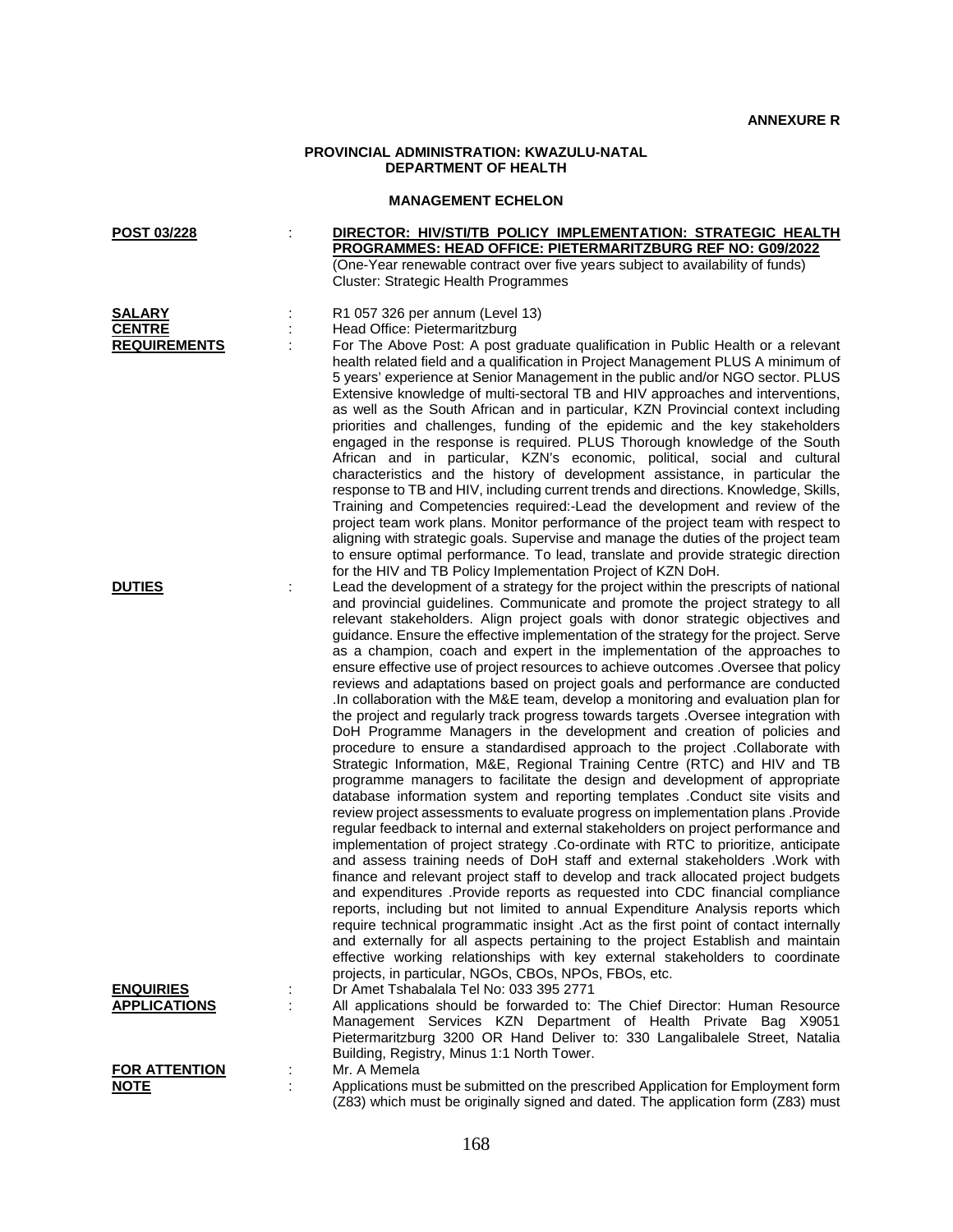| <b>CLOSING DATE</b>                                   | be accompanied by a detailed Curriculum Vitae, copies of certificates, Identity<br>Document and Driver's License. The Reference Number must be indicated in the<br>column (Part A) provided thereof on the Z83 form. NB: Failure to comply with the<br>above instructions will disqualify applicants. Persons with disabilities should feel<br>free to apply for the post. The appointments are subject to positive outcomes<br>obtained from the State Security Agency (SSA) to the following checks (security<br>clearance (vetting), criminal clearance, credit records, citizenship), verification of<br>Educational Qualifications by SAQA, verification of previous experience from<br>Employers and verification from the Company Intellectual Property Commission<br>(CIPC). Applicants are respectfully informed that, if no notification of appointment<br>is received within 3 months after the closing date, they must accept that their<br>applications were unsuccessful. Applicants in possession of a foreign qualification<br>must attach an evaluation certificate from the South African Qualifications Authority<br>(SAQA) to their applications. Non-RSA Citizens/Permanent Residents/ Work<br>Permit holders must submit documentary proof together with their applications. NB:<br>For the Pre-Entry Certificate for SMS, any individual may register for the course<br>and complete such in anticipation of wishing to apply for a SMS post in future. The<br>course is available at the NSG under the name Certificate for entry into the SMS<br>the<br>full<br>details<br>sourced<br>by<br>following<br>and<br>can<br>be<br>link:<br>the<br>https://www.thensg.gov.za/training-courses/sms-pre-entry-programme/.Individuals<br>who have completed the course already, and who are therefore in possession of a<br>certificate are welcome to submit such, however it is not required that an applicant<br>submit such when applying for the post prior to the closing date. However, prior to<br>an appointment being made to any SMS post, the appointee to such a post must<br>have completed the pre-entry certificate and must be in possession of such prior to<br>taking up the post .NB: All shortlisted candidates will be required to submit proof of<br>work experience endorsed and stamped by the employer/s prior to the date of the<br>interview.<br>11 February 2022 |
|-------------------------------------------------------|---------------------------------------------------------------------------------------------------------------------------------------------------------------------------------------------------------------------------------------------------------------------------------------------------------------------------------------------------------------------------------------------------------------------------------------------------------------------------------------------------------------------------------------------------------------------------------------------------------------------------------------------------------------------------------------------------------------------------------------------------------------------------------------------------------------------------------------------------------------------------------------------------------------------------------------------------------------------------------------------------------------------------------------------------------------------------------------------------------------------------------------------------------------------------------------------------------------------------------------------------------------------------------------------------------------------------------------------------------------------------------------------------------------------------------------------------------------------------------------------------------------------------------------------------------------------------------------------------------------------------------------------------------------------------------------------------------------------------------------------------------------------------------------------------------------------------------------------------------------------------------------------------------------------------------------------------------------------------------------------------------------------------------------------------------------------------------------------------------------------------------------------------------------------------------------------------------------------------------------------------------------------------------------------------------------------------------------------------------------------------------------------------------------|
|                                                       | <b>OTHER POSTS</b>                                                                                                                                                                                                                                                                                                                                                                                                                                                                                                                                                                                                                                                                                                                                                                                                                                                                                                                                                                                                                                                                                                                                                                                                                                                                                                                                                                                                                                                                                                                                                                                                                                                                                                                                                                                                                                                                                                                                                                                                                                                                                                                                                                                                                                                                                                                                                                                            |
| POST 03/229                                           | <b>HEAD CLINICAL UNIT: ANAESTHETICS: GRADE 1: REF NO: HRM 02/2022 (X1)</b><br>÷<br>POST)<br>Directorate: Dept. of Anaesthetics                                                                                                                                                                                                                                                                                                                                                                                                                                                                                                                                                                                                                                                                                                                                                                                                                                                                                                                                                                                                                                                                                                                                                                                                                                                                                                                                                                                                                                                                                                                                                                                                                                                                                                                                                                                                                                                                                                                                                                                                                                                                                                                                                                                                                                                                                |
| <b>SALARY</b><br><b>CENTRE</b><br><b>REQUIREMENTS</b> | Grade 1: R1 754 739 - R1 862 412 per annum, (all-inclusive package), plus<br>commuted overtime on application<br>King Edward VIII Hospital Complex (KEH)<br>Senior certificate (Grade 12) or equivalent PLUS MBCHB or equivalent qualification<br>PLUS FCA(SA) or MMed in Anaesthesia PLUS Registration with HPCSA as a<br>"Specialist Anaesthesiology Plus Current registration with HPCSA 2021/2022<br>PLUS 3 years' experience after registration with HPCSA as a Medical Specialist in<br>Anesthesiology, Certificate of service endorsed by HR Department<br>Recommendations: Computer Literacy, Experience in managing clinical services in<br>a > 350 bed hospital Proven ability to provide Tertiary level Anesthetic, Proven<br>track record in providing postgraduate teaching, Other proven managerial<br>experience, Experience in a tertiary environment, Track record of academic<br>publications Knowledge, Skills, Training And Competencies Required: Possess<br>sound knowledge of Human Resources Management, budgeting, planning,<br>implementation and evaluation, information management and quality assurance<br>programs, Knowledge of current Health and Public Service legislation, regulations<br>and policy including medical ethics, epidemiology and statistics, Good<br>communication, leadership, decision-making and clinical skills, Demonstrate the<br>ability to work as part of a multidisciplinary team, Sound knowledge of clinical<br>procedures and protocols within the discipline, Assessment, management of<br>patients, Participation in the After Hours call system is essential.                                                                                                                                                                                                                                                                                                                                                                                                                                                                                                                                                                                                                                                                                                                                                                               |
| <b>DUTIES</b>                                         | Manage the Anaesthetic department of a busy tertiary hospital Participate in the<br>clinical anaesthetic service of a regional/tertiary hospital by: Providing consultant<br>cover in theatre daily Providing after-hour consultant cover in Anaesthetics<br>Participating in pre-operative assessment of high-risk patients in the anaesthetic                                                                                                                                                                                                                                                                                                                                                                                                                                                                                                                                                                                                                                                                                                                                                                                                                                                                                                                                                                                                                                                                                                                                                                                                                                                                                                                                                                                                                                                                                                                                                                                                                                                                                                                                                                                                                                                                                                                                                                                                                                                               |

clinic Undertaking development of sub-speciality services at King Edward VIII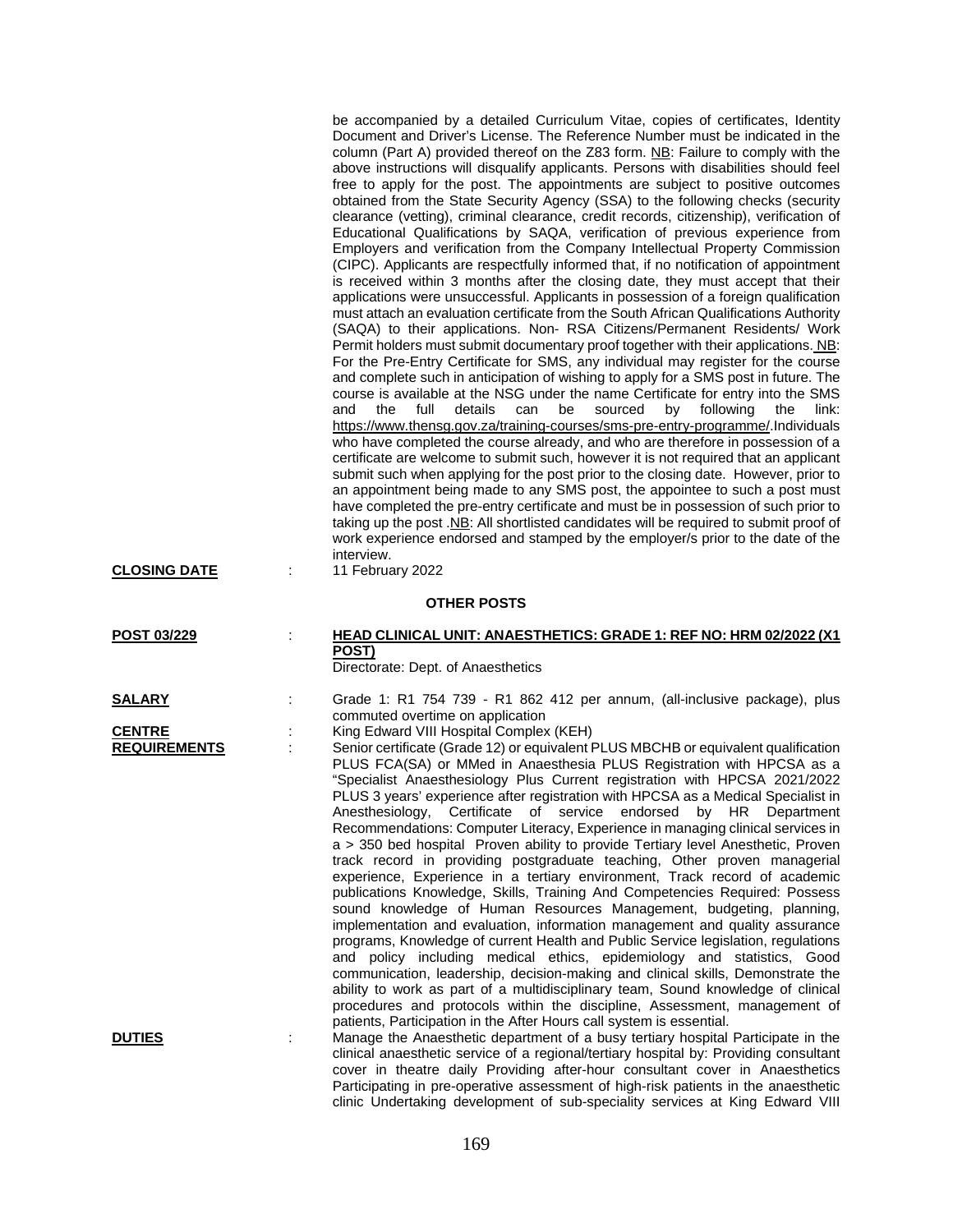| <b>ENQUIRIES</b><br><b>APPLICATIONS</b><br><u>NOTE</u> | ÷<br>t. | Hospital including paediatric and obstetric anaesthesia Peri-operative Analgesic<br>Service Support trauma and resuscitative units Epidural Analgesic service in<br>Labour Specialised Surgical Services - including ENT, Maxillofacial, Surgical and<br>Orthopaedics, Gynaecological, Polytrauma Participate in outreach programs for the<br>development of safe anaesthetic services in King Edward VIII Hospital catchment<br>area Participate in the departmental teaching programs for vocational, post-<br>graduate and nursing staff. Undertake appropriate clinical research and support the<br>research efforts of junior staff the department is a training site for the Nelson<br>Mandela School of Medicine. The occupant of this post will need to take on a<br>significant role in this respect. Provide and ensure effective and efficient managerial<br>and supervisor responsibilities by: Ensuring effective utilization and placement of<br>staff Maintaining discipline and ensure that staff act with integrity and<br>professionalism within the law. Delegating duties to senior staff without lessening<br>one's own responsibility and accountability for actions taken on one's behalf<br>Liaising with hospital management regarding infrastructure needs including<br>financial, physical, equipment, staff and support of the Anesthetic Department<br>Participate in HCU, Theatre users and any relevant hospital committee meetings<br>Maintain self-development and staff development by CPD and CME activities<br>Ensure sound Clinical Governance and co-ordinate participation in Quality<br>Improvement measures by staff Liaise with other Metropolitan hospitals and<br>Medical School as and when necessary, in consultation with the Head of<br>Department. Supervision of postgraduate and undergraduate training Participate in<br>postgraduate and other relevant academic / and training programs Provide support<br>to the Metropolitan Head of Department, in ensuring an efficient standard of patient<br>care and that services are maintained. Assess patients, plan, initiate and supervise<br>medical care management. Ensure the proper and economical use of equipment<br>and other resources Behavioural Attributes: Stress tolerance, to work within a team,<br>self-confidence and the ability to build and maintain good relationships<br>Dr. N. Khuzwayo Tel No: 031 360 3854<br>All applications must be addressed to the Human Resources Manager, and should<br>be placed in the red application box situated next to the ATM in the Admin. Building<br>or posted to Private Bag X02, Congella, 4013.<br>An Application for Employment Form (Z83) must be completed and forwarded. This<br>is obtainable from any Public Service Department or from the website<br>www.kznhealth.gov.za. ID document, Std 10, educational qualifications, certificates<br>of service and professional registration certificates and proof of current registration<br>must be submitted together with your CV. Original signed letter from your current<br>employer, confirming current and appropriate work experience related to the<br>requirements and recommendations of the advert. People with disabilities should<br>feel free to apply for the posts. The reference number must be indicated in the |
|--------------------------------------------------------|---------|---------------------------------------------------------------------------------------------------------------------------------------------------------------------------------------------------------------------------------------------------------------------------------------------------------------------------------------------------------------------------------------------------------------------------------------------------------------------------------------------------------------------------------------------------------------------------------------------------------------------------------------------------------------------------------------------------------------------------------------------------------------------------------------------------------------------------------------------------------------------------------------------------------------------------------------------------------------------------------------------------------------------------------------------------------------------------------------------------------------------------------------------------------------------------------------------------------------------------------------------------------------------------------------------------------------------------------------------------------------------------------------------------------------------------------------------------------------------------------------------------------------------------------------------------------------------------------------------------------------------------------------------------------------------------------------------------------------------------------------------------------------------------------------------------------------------------------------------------------------------------------------------------------------------------------------------------------------------------------------------------------------------------------------------------------------------------------------------------------------------------------------------------------------------------------------------------------------------------------------------------------------------------------------------------------------------------------------------------------------------------------------------------------------------------------------------------------------------------------------------------------------------------------------------------------------------------------------------------------------------------------------------------------------------------------------------------------------------------------------------------------------------------------------------------------------------------------------------------------------------------------------------------------------------------------------------------------------------------------------------------------------------------------------------------------------------------------------------------------------------------------------------------------------------------------------------------------------------------------------------------------------------------------------------------------------------------------------------------------|
|                                                        |         | column provided on the form Z83, e.g. ref APRO/1/2006. Please note that failure<br>to comply with the above instructions will disqualify applicants. Please note that the<br>selected candidate will be subjected to a pre-employment screening and<br>verification process including a CIPC (Companies Intellectual Property<br>Commission) screening. Due to the large number of applications we receive,<br>receipt of applications will not be acknowledged. Should you not be advised within<br>60 days of the closing date, kindly consider your application as unsuccessful.<br>Please note that due to financial constraints, there will be no payment of S&T<br>claims. This Hospital is an equal opportunity, affirmative action employer whose<br>aim is to promote representatively in all levels of all occupational categories in the<br>Hospital. Persons with disabilities and African males are encouraged to apply.<br>Please note that other race groups are also not restricted from applying)                                                                                                                                                                                                                                                                                                                                                                                                                                                                                                                                                                                                                                                                                                                                                                                                                                                                                                                                                                                                                                                                                                                                                                                                                                                                                                                                                                                                                                                                                                                                                                                                                                                                                                                                                                                                                                                                                                                                                                                                                                                                                                                                                                                                                                                                                                                                      |
| <b>CLOSING DATE</b>                                    |         | 11 February 2022                                                                                                                                                                                                                                                                                                                                                                                                                                                                                                                                                                                                                                                                                                                                                                                                                                                                                                                                                                                                                                                                                                                                                                                                                                                                                                                                                                                                                                                                                                                                                                                                                                                                                                                                                                                                                                                                                                                                                                                                                                                                                                                                                                                                                                                                                                                                                                                                                                                                                                                                                                                                                                                                                                                                                                                                                                                                                                                                                                                                                                                                                                                                                                                                                                                                                                                                        |
| POST 03/230                                            |         | DEPUTY DIRECTOR: PROGRAM AND POLICY SPECIALIST: TB/STI/ HIV<br>POLICY IMPLEMENTATION REF NO: G10/2022<br>(One-Year renewable contract over five years subject to availability of funds)<br>Cluster: Strategic Health Programmes                                                                                                                                                                                                                                                                                                                                                                                                                                                                                                                                                                                                                                                                                                                                                                                                                                                                                                                                                                                                                                                                                                                                                                                                                                                                                                                                                                                                                                                                                                                                                                                                                                                                                                                                                                                                                                                                                                                                                                                                                                                                                                                                                                                                                                                                                                                                                                                                                                                                                                                                                                                                                                                                                                                                                                                                                                                                                                                                                                                                                                                                                                                         |
| <u>SALARY</u><br><b>CENTRE</b>                         |         | R744 255 per annum (Level 12) (an all-inclusive salary package)<br>Head Office: Pietermaritzburg                                                                                                                                                                                                                                                                                                                                                                                                                                                                                                                                                                                                                                                                                                                                                                                                                                                                                                                                                                                                                                                                                                                                                                                                                                                                                                                                                                                                                                                                                                                                                                                                                                                                                                                                                                                                                                                                                                                                                                                                                                                                                                                                                                                                                                                                                                                                                                                                                                                                                                                                                                                                                                                                                                                                                                                                                                                                                                                                                                                                                                                                                                                                                                                                                                                        |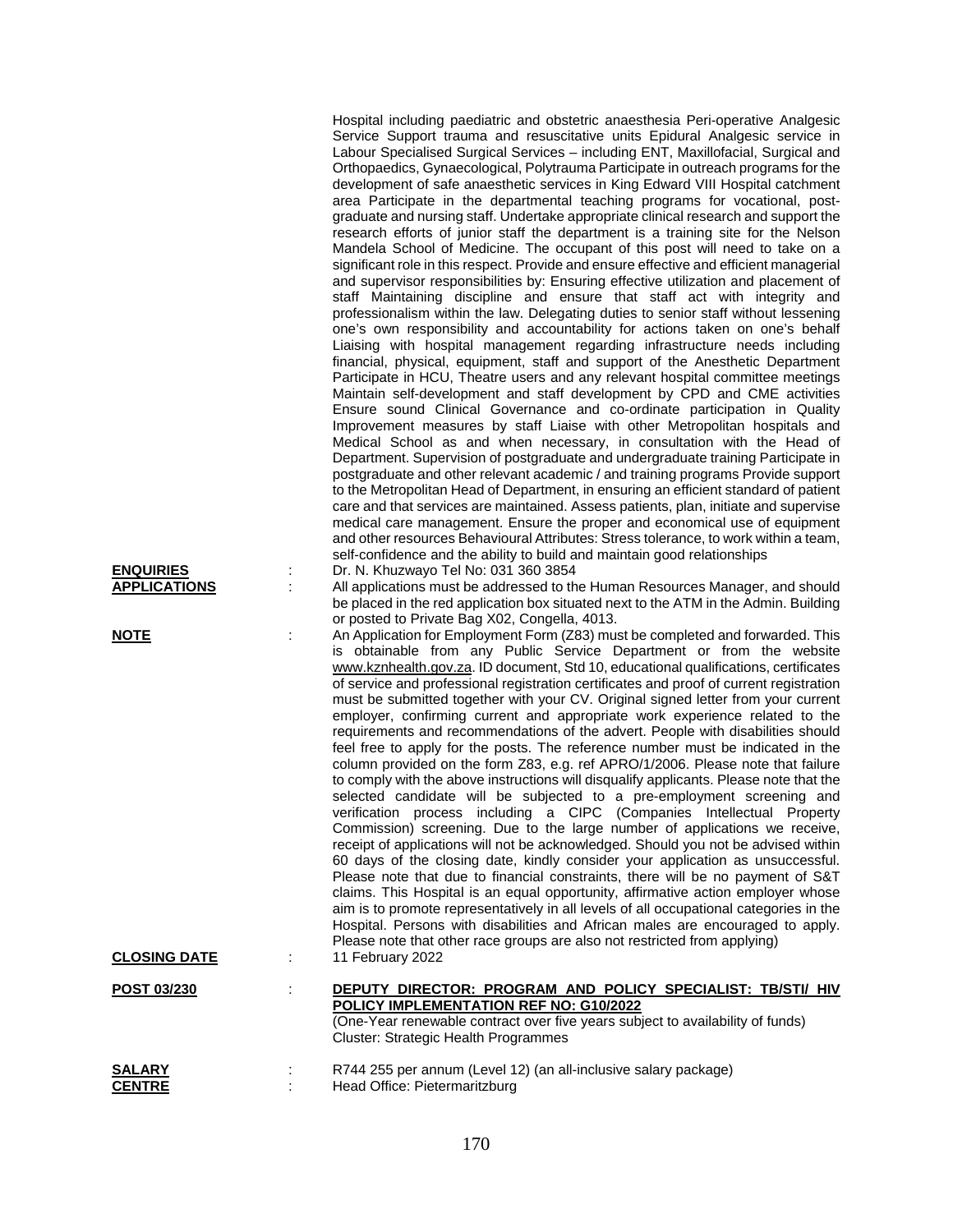**REQUIREMENTS** : A Post graduate qualification in Public Health, International Development Studies,<br>Health. Social or Behavioural Sciences. Organizational Development. Social or Behavioural Sciences, Organizational Development, Epidemiology, Infectious Disease, Political Science, or Business Administration. PLUS A minimum of seven (5) years' experience at senior project management/coordination level in the public and/or NGO sector, preferably within TB and HIV Programmes. Knowledge, Skills, Training and Competencies required:-Technical and Strategic Leadership: Conduct situational analysis about available policies. Develop a program of action to address the gaps. Empower programme managers on policy formulation. Work with the team to develop policies. Facilitate the dissemination of policies. Facilitate review of policies informed by programme changes and emerging health threats. Monitor the implementation of policies at operational level. Serve as the lead technical officer for the KZN DoH HIV and TB portfolio and provides expert direction in the programmes design, implementation, monitoring and evaluation and interventions. Provide expert-level guidance to the KZN DoH including senior level officials in HIV and TB programmes, serving as key advisor for all strategic and policy programme issues.Work closely with other Units within the Provincial Health Office to optimize opportunities for integration and leveraging of resources across the different program components. Through literature review and other technical media research and regular communication with local and international stakeholders, keep abreast of emerging developments in the national and global HIV/AIDS landscape and advise accordingly on how these policies, strategies and technical guidelines can most effectively be incorporated to enable the DoH to maintain the fidelity and relevance of its programs. Identify opportunities for integrated approaches, providing technical assessment and recommended strategies to test new innovations and interventions. Provide expert oversight and guidance to Developmental Partners in the province on new approaches to HIV and TB programme implementation. In collaboration with the other members of the Health Office, advise on the development of tools (such as dash boards) that support continuous learning and adapting to further improve and evolve the CDC knowledge base and data management capability related to HIV/AIDS activities. Advise on targeted analyses of HIV and TB data to inform program planning and implementation. Project Planning, Management, Monitoring And Evaluation Review routine data for HIV and TB indicators to ensure that district performance is aligned with 95-95-95 targets, and ensure that provincial policies and guidance documents are adhered to: Using routine HIV and TB data, identify poor performing districts and facilities and work with districts and development partners to identify bottlenecks and develop improvement plans to rapidly improve performance in key indicators. Manage provincial nerve center meetings and make sure that development partners and districts follow up and resolve bottlenecks identified. Provide oversight to the annual project and ensure costs remain within budget planning levels that maximise efficiency. Analytically assess the performance of partners, the available budget, the need for additional activities or ending activities, and facilitate design of new projects or activities necessary to achieve strategic objectives. Participate or take the lead on each stage of project design for new activities, including drafting and getting approval for concept papers, writing scopes of work, evaluating applications/proposals, and starting up new projects. Lead routine meetings with implementing partners to discuss technical and programmatic direction of the project. Conduct field visits to CDC supported activities to meet with implementing partners and government health officials as appropriate for technical, programmatic, and administrative guidance as necessary. Support reviews and approval for work plans, budgets, quarterly and annual reports, performance monitoring plans and monitoring activities. Identify opportunities and strengthen existing opportunities for integration of HIV/AIDS with health, economic growth and governance activities, and other areas of the department as appropriate. Establish strategic working relationships with senior government officials at the national and district levels, donor agencies, civil society organizations, private sector health counterparts and medical associations, to enhance regular and timely sharing of information on TB and HIV interventions in the country, including changes in key policies, legal and regulatory environments that could affect the implementation of TB and HIV programs. Prepare reports and responses to Departments Senior Management and the funder CDC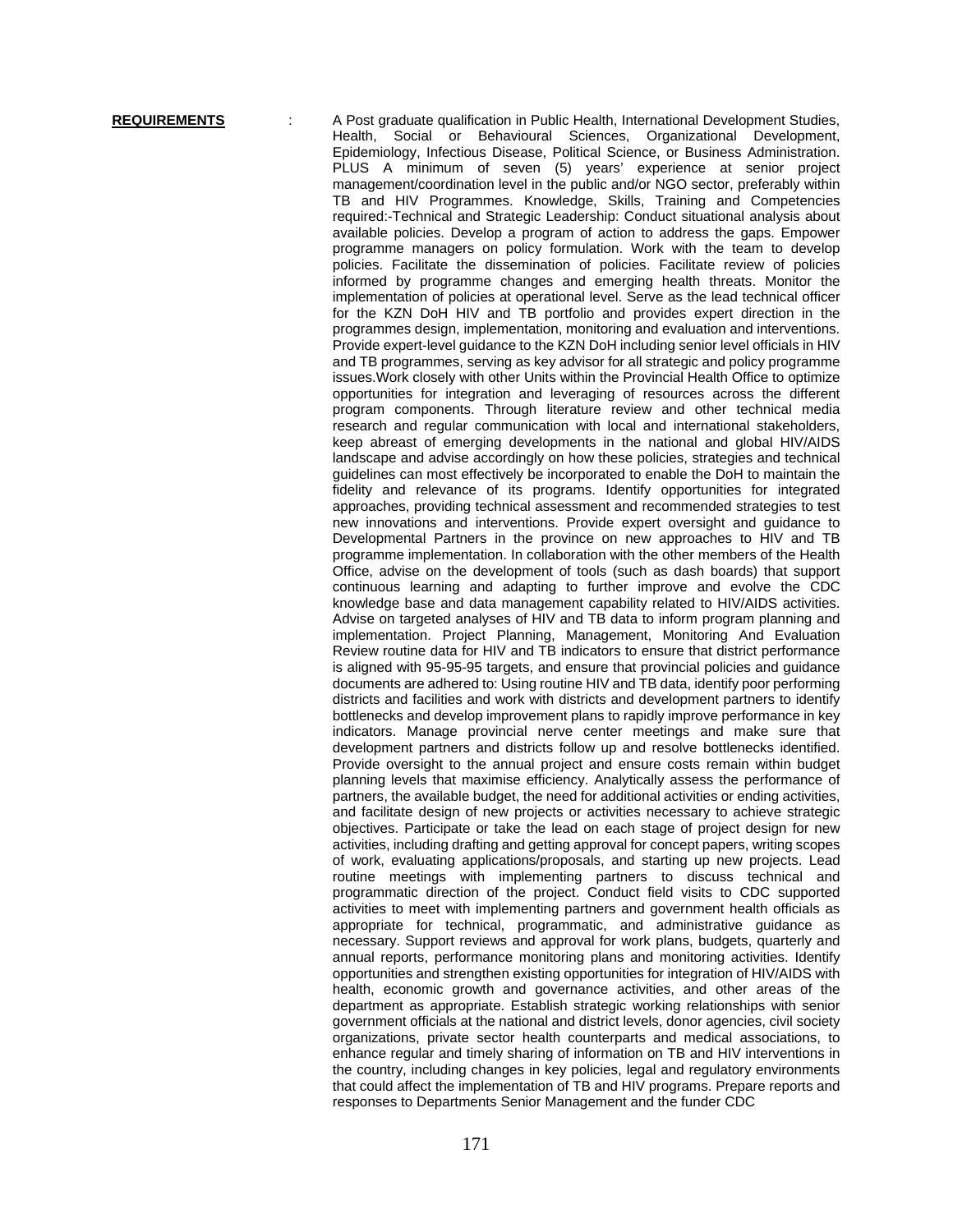| <b>DUTIES</b>                        | Extensive knowledge of multi-sectoral TB and HIV approaches and interventions,<br>as well as the South African and in particular, KZN Provincial context including<br>priorities and challenges, funding of the epidemic and the key stakeholders<br>engaged in the response is required. Thorough knowledge of the South African and<br>in particular, KZN's economic, political, social and cultural characteristics and the<br>history of development assistance, in particular the response to TB and HIV,<br>including current trends and directions. The incumbent is expected to have an in-<br>depth understanding of South African/ KZN strategic direction, its chief<br>accomplishments and its challenges. The incumbent must possess strong skills in<br>communication (oral and written), advocacy, and networking. S/he must have<br>strong conceptual and analytical skills to be able to quickly grasp and translate new<br>concepts into operational plans and results. This position requires an outstanding<br>ability to exercise flexibility and prioritization skills to be able to accept and react to<br>evolving planning and implementation contexts. Ability to exercise sound<br>judgement, take initiative and offer leadership. S/he must demonstrate timely<br>decision making and extensive judgment in planning and carrying out tasks. The<br>incumbent must demonstrate excellent computer skills including skills with<br>Microsoft Office, web-based databases and electronic filing. The Project<br>Management Specialist will report to the Chief Director: Strategic Health<br>Programmes. |
|--------------------------------------|-------------------------------------------------------------------------------------------------------------------------------------------------------------------------------------------------------------------------------------------------------------------------------------------------------------------------------------------------------------------------------------------------------------------------------------------------------------------------------------------------------------------------------------------------------------------------------------------------------------------------------------------------------------------------------------------------------------------------------------------------------------------------------------------------------------------------------------------------------------------------------------------------------------------------------------------------------------------------------------------------------------------------------------------------------------------------------------------------------------------------------------------------------------------------------------------------------------------------------------------------------------------------------------------------------------------------------------------------------------------------------------------------------------------------------------------------------------------------------------------------------------------------------------------------------------------------------------------------------------------------------------|
| <b>ENQUIRIES</b>                     | Dr Amet Tshabalala Tel No: 033 395 2771                                                                                                                                                                                                                                                                                                                                                                                                                                                                                                                                                                                                                                                                                                                                                                                                                                                                                                                                                                                                                                                                                                                                                                                                                                                                                                                                                                                                                                                                                                                                                                                             |
| <b>APPLICATIONS</b>                  | All Applications Should Be Forwarded To: The Chief Director: Human Resource<br>Management Services KZN Department of Health Private Bag X9051<br>Pietermaritzburg 3200 OR Hand Deliver to: 330 Langalibalele Street, Natalia<br>Building, Registry, Minus 1:1 North Tower.                                                                                                                                                                                                                                                                                                                                                                                                                                                                                                                                                                                                                                                                                                                                                                                                                                                                                                                                                                                                                                                                                                                                                                                                                                                                                                                                                          |
| <b>FOR ATTENTION</b>                 | Mr. A Memela                                                                                                                                                                                                                                                                                                                                                                                                                                                                                                                                                                                                                                                                                                                                                                                                                                                                                                                                                                                                                                                                                                                                                                                                                                                                                                                                                                                                                                                                                                                                                                                                                        |
| <b>NOTE</b>                          | Applications must be submitted on the prescribed Application for Employment form<br>(Z83) which must be originally signed and dated. The application form (Z83) must<br>be accompanied by a detailed Curriculum Vitae, copies of certificates, Identity<br>Document and Driver's License. The Reference Number must be indicated in the<br>column (Part A) provided thereof on the Z83 form. NB: Failure to comply with the<br>above instructions will disqualify applicants. Persons with disabilities should feel<br>free to apply for the post. The appointments are subject to positive outcomes<br>obtained from the State Security Agency (SSA) to the following checks (security<br>clearance (vetting), criminal clearance, credit records, citizenship), verification of<br>Educational Qualifications by SAQA, verification of previous experience from<br>Employers and verification from the Company Intellectual Property Commission<br>(CIPC). Applicants are respectfully informed that, if no notification of appointment<br>is received within 3 months after the closing date, they must accept that their<br>applications were unsuccessful. Applicants in possession of a foreign qualification<br>must attach an evaluation certificate from the South African Qualifications Authority<br>(SAQA) to their applications. Non- RSA Citizens/Permanent Residents/ Work<br>Permit holders must submit documentary proof together with their applications.                                                                                                                                                         |
| <u>CLOSING DATE</u>                  | 11 February 2022                                                                                                                                                                                                                                                                                                                                                                                                                                                                                                                                                                                                                                                                                                                                                                                                                                                                                                                                                                                                                                                                                                                                                                                                                                                                                                                                                                                                                                                                                                                                                                                                                    |
| POST 03/231                          | DEPUTY DIRECTOR: MONITORING & EVALUATION (DATA ANALYST) REF<br>NO: G11/2022<br>(One-Year renewable contract over five years subject to availability of funds)<br><b>Cluster: Strategic Health Programmes</b>                                                                                                                                                                                                                                                                                                                                                                                                                                                                                                                                                                                                                                                                                                                                                                                                                                                                                                                                                                                                                                                                                                                                                                                                                                                                                                                                                                                                                        |
| <b>SALARY</b>                        | R744 255 per annum (Level 11), (an all-inclusive salary package)                                                                                                                                                                                                                                                                                                                                                                                                                                                                                                                                                                                                                                                                                                                                                                                                                                                                                                                                                                                                                                                                                                                                                                                                                                                                                                                                                                                                                                                                                                                                                                    |
| <b>CENTRE</b><br><b>REQUIREMENTS</b> | Head Office: Pietermaritzburg<br>A Degree in Public Health, Epidemiology, Biostatistics, Statistics Approximately 3<br>years' experience applying epidemiological and/or statistical concepts to public<br>health-related data analysis, preferably with HIV, ART, and/or TB data Strong<br>understanding of the public health system, with a specific focus on health<br>information, including data production, routine data in public health settings, cohort<br>monitoring, and data quality improvement. Demonstrated experience with statistical<br>analysis package, such as STATA. Demonstrated experience working with data<br>visualization tools. Experience working in or supporting, the public health sector.<br>Knowledge, Skills, Training And Competencies Required:-Provide leadership and<br>technical expertise in conducting advanced analytics to better inform HIV/HIV                                                                                                                                                                                                                                                                                                                                                                                                                                                                                                                                                                                                                                                                                                                                       |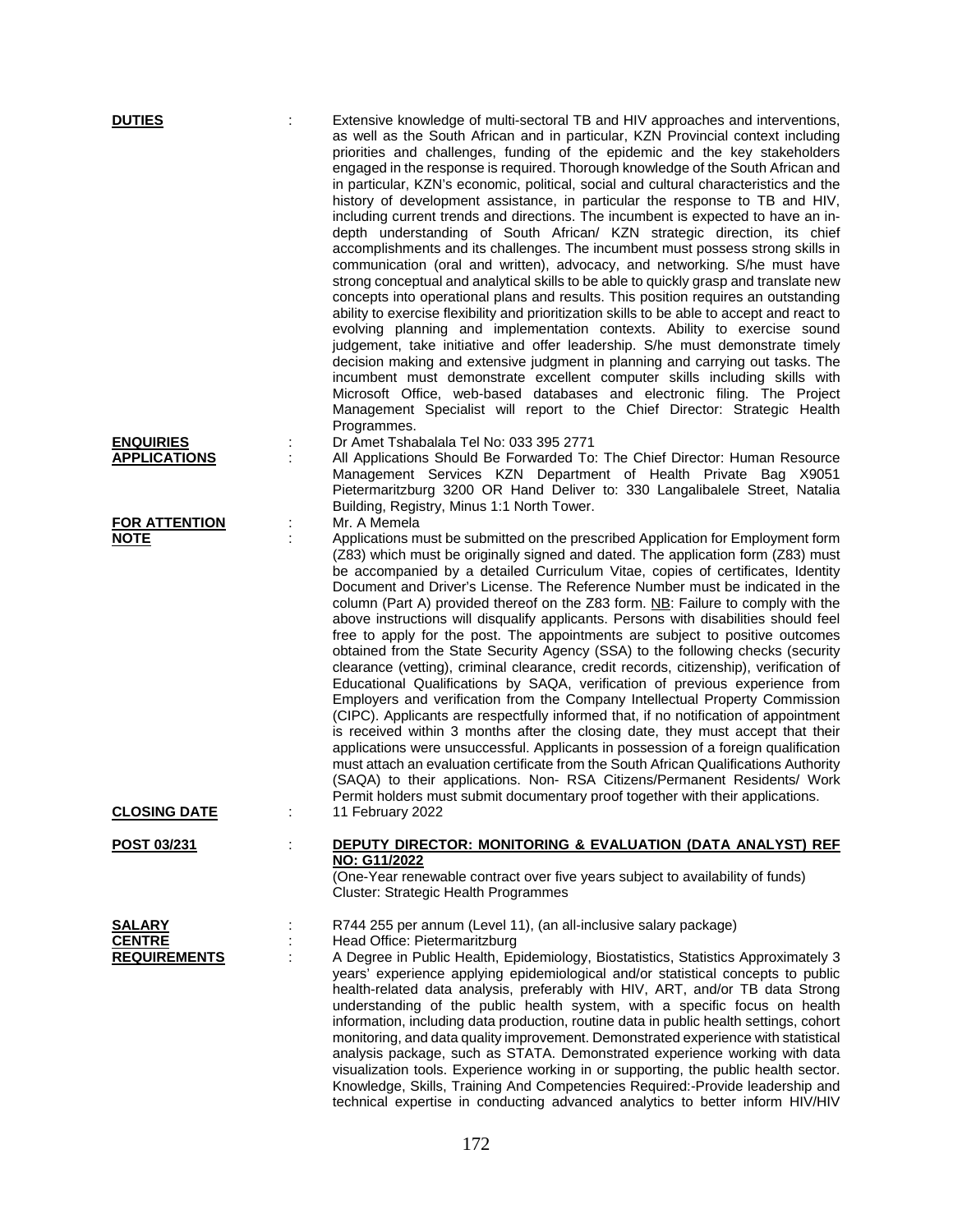programming through complex relationships with and between Measurement, Evaluation, and Research data and province-specific or survey data. Prepare and track progress of programmes, projects and activity budgets. Routinely analyse and interrogate data relating to the HIV, TB and Strategic Health programs, including related/linked data as it is integrated. Provide leadership and effective, accurate and timely monitoring, evaluation and reporting of all HIV, TB and other SHP and projects activities. Provide guidance and develop support materials to enable sustained utilisation of data analytics by relevant health system stakeholders. This includes capacity building. Provide leadership and direction on M&E to ensure SHP Managers achieve their goals and corresponding objectives and targets through promoting and supporting dissemination and utilisation of SHP information among the Programmes Managers. Ensure high-quality implementation, consistent with NDoH and KZN Provincial monitoring and evaluation guidelines, protocols, information and reporting systems. Lead efforts to monitor and evaluate TB and other SHP program and project interventions, especially the documentation of results and provision of feedback to stakeholders to guide decision-making and support Continuous Quality Improvement interventions. Support and conduct targeted evaluations and operations research, including design, data collection, management and analysis. Cultivate strategic M&E relationships and alliances with other DoH and external stakeholders (e.g. PEPFAR Partners) and represent M&E SHP activities in public and professional circles through meetings, conferences, and presentations. Ensure relevant data is entered into DHIS and other relevant performance management systems designed to capture, analyse, and disseminate SHP data. Working with Director SIM and RTC Manager, coordinate all M&E capacity-building activities for Provincial staff, Implementing Partners and where applicable, districts. Support the preparation of key annual and mid-term planning and reporting documents including the Operational Plan, Provincial Budget Justifications, Technical Notifications, Quarterly, Semi-Annual and Annual Progress Reports. In collaboration with other Health Office staff, initiate and coordinate targeted analyses of HIV and TB programmes data to generate trends and patterns that inform planning and programming.

**DUTIES** : High level of proficiency in Microsoft Office (Word, Excel, PowerPoint, OneNote, Outlook), Tier.Net, Web-DHIS. Strong analytical and presentation skills, attention to detail. Ability to build and maintain effective relationships within the team, with colleagues and various stakeholders. Ability to multitask, work under pressure and be deadline-driven Health Systems Strengthening Strategic Information Perform complex data analyses related to the HIV and TB performance and make programmatic recommendations based on findings. Provide leadership and technical expertise in conducting advanced analytics to better inform HIV/TB programming through complex relationships with and between Measurement, Evaluation, and Research data and province-specific or survey data. Acquire, process, manage, and analyze data from a range of sources for improved decision making. Prepare expert quality data visualizations for use by Province, Districts and where necessary, NDoH, Support Partners and other external stakeholders. Train and mentor Programme Managers and other stakeholders in data analytics. Prepare data requirements for the Provincial Strategic and Operational Plan for health system strengthening activities, quarterly/semi-annual/annual performance reports (e.g., data completeness checks), and other routine provincial and district processes. Collaborate with PEPFAR partners, relevant Government departments and other external stakeholders on special data analytics projects for monitoring, evaluations, research and learning. Participate in the KZN Provincial Strategic Information Technical Working Group Establish and maintain close working relationships and technically represent KZN DoH to all levels of Programme Managers, NDoH, Support partners, the Office the Premier Coordinator and other stakeholders. Provide technical oversight and expert review of DoH and Implementing partner activities that leverage data analytics. Provide timely alerts on emerging manifestations/trends threatening the health system

**ENQUIRIES** : Dr Amet Tshabalala Tel No: 033 395 2771<br>**APPLICATIONS** : All Applications Should Be Forwarded To:

All Applications Should Be Forwarded To: The Chief Director: Human Resource Management Services KZN Department of Health Private Bag X9051 Pietermaritzburg 3200 Or Hand Deliver to: 330 Langalibalele Street, Natalia Building, Registry, Minus 1:1 North Tower.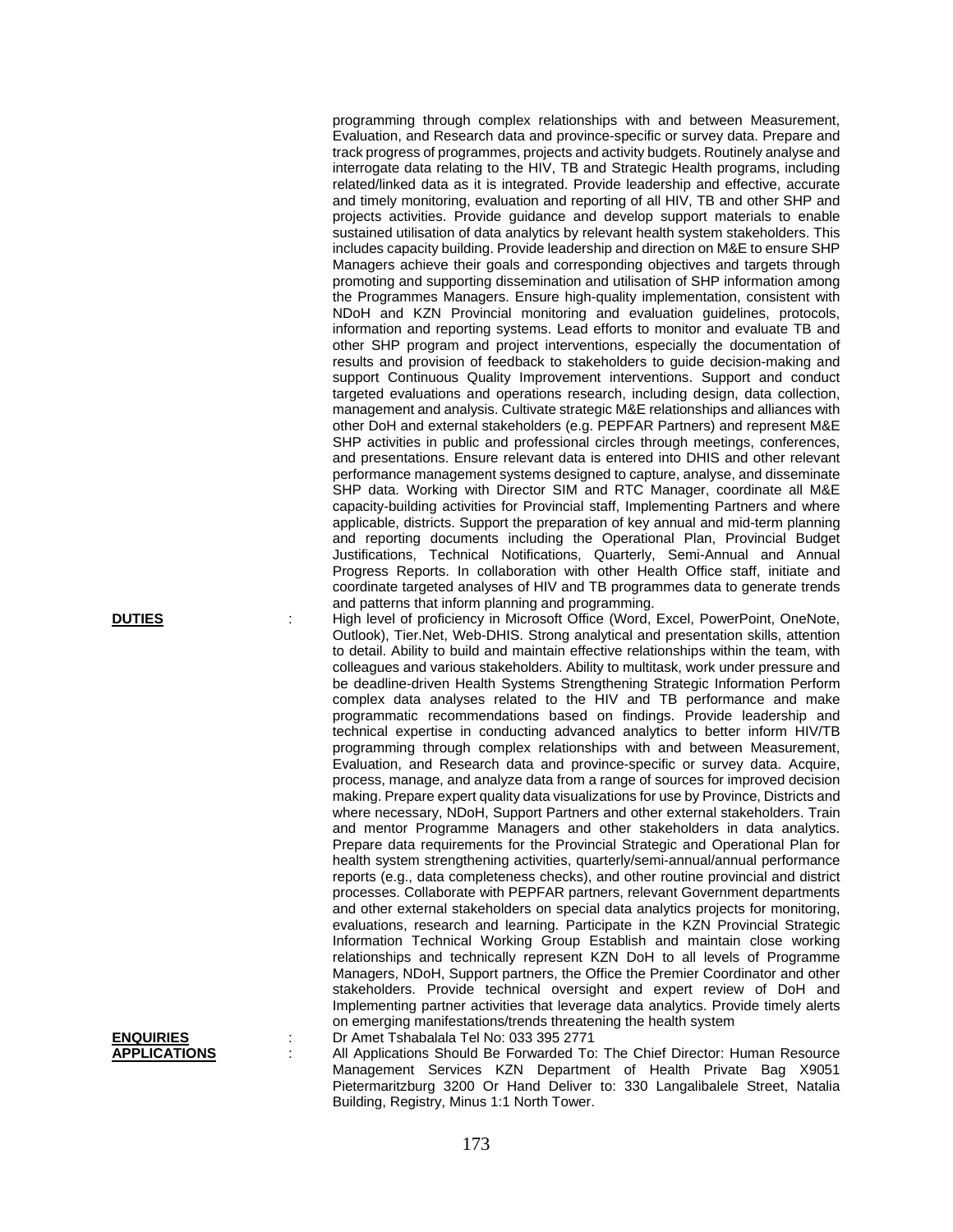| <b>FOR ATTENTION</b>                 | Mr. A Memela                                                                                                                                                                                                                                                                                                                                                                                                                                                                                                                                                                                                                                                                                                                                                                                                                                                                                                                                                                                                                                                                                                                                                                                                                                                                                                                                                                                                                                                                |
|--------------------------------------|-----------------------------------------------------------------------------------------------------------------------------------------------------------------------------------------------------------------------------------------------------------------------------------------------------------------------------------------------------------------------------------------------------------------------------------------------------------------------------------------------------------------------------------------------------------------------------------------------------------------------------------------------------------------------------------------------------------------------------------------------------------------------------------------------------------------------------------------------------------------------------------------------------------------------------------------------------------------------------------------------------------------------------------------------------------------------------------------------------------------------------------------------------------------------------------------------------------------------------------------------------------------------------------------------------------------------------------------------------------------------------------------------------------------------------------------------------------------------------|
| <b>NOTE</b>                          | Applications must be submitted on the prescribed Application for Employment form<br>(Z83) which must be originally signed and dated. The application form (Z83) must<br>be accompanied by a detailed Curriculum Vitae, copies of certificates, Identity<br>Document and Driver's License. The Reference Number must be indicated in the<br>column (Part A) provided thereof on the Z83 form. NB: Failure to comply with the<br>above instructions will disqualify applicants. Persons with disabilities should feel<br>free to apply for the post. The appointments are subject to positive outcomes<br>obtained from the State Security Agency (SSA) to the following checks (security<br>clearance (vetting), criminal clearance, credit records, citizenship), verification of<br>Educational Qualifications by SAQA, verification of previous experience from<br>Employers and verification from the Company Intellectual Property Commission<br>(CIPC). Applicants are respectfully informed that, if no notification of appointment<br>is received within 3 months after the closing date, they must accept that their<br>applications were unsuccessful. Applicants in possession of a foreign qualification<br>must attach an evaluation certificate from the South African Qualifications Authority<br>(SAQA) to their applications. Non- RSA Citizens/Permanent Residents/ Work<br>Permit holders must submit documentary proof together with their applications. |
| <b>CLOSING DATE</b>                  | 11 February 2022                                                                                                                                                                                                                                                                                                                                                                                                                                                                                                                                                                                                                                                                                                                                                                                                                                                                                                                                                                                                                                                                                                                                                                                                                                                                                                                                                                                                                                                            |
| POST 03/232                          | DEPUTY DIRECTOR: MEN'S HEALTH INTEGRATION EXPERT REF NO:<br>G12/2022<br>(One-Year renewable contract over five years subject to availability of funds)<br>Cluster: Strategic Health Programmes                                                                                                                                                                                                                                                                                                                                                                                                                                                                                                                                                                                                                                                                                                                                                                                                                                                                                                                                                                                                                                                                                                                                                                                                                                                                              |
| <b>SALARY</b>                        | R744 255 per annum (Level 11), (an all-inclusive salary package)                                                                                                                                                                                                                                                                                                                                                                                                                                                                                                                                                                                                                                                                                                                                                                                                                                                                                                                                                                                                                                                                                                                                                                                                                                                                                                                                                                                                            |
| <b>CENTRE</b><br><b>REQUIREMENTS</b> | Head Office: Pietermaritzburg                                                                                                                                                                                                                                                                                                                                                                                                                                                                                                                                                                                                                                                                                                                                                                                                                                                                                                                                                                                                                                                                                                                                                                                                                                                                                                                                                                                                                                               |
|                                      | A relevant qualification in Health Sciences, Social Sciences, Gender Studies,<br>Development Studies. Project Management qualification of at least 3 years Project<br>Management experience.At least 5 years' experience within HIV and TB<br>programmes and related fields including program implementation. Extensive<br>experience in working with men's organisations and will be crucial. Experience in<br>marketing and research initiatives with regards to the development of<br>organisational research agenda. Excellent and strong oral and written<br>communication skills. Ability to manage complexities and balance priorities in a<br>fast-paced work environment. Experience in managing people in large programs<br>coupled with excellent people skills. Demonstrated leadership skills Knowledge,<br>Skills, Training and Competencies required:-The incumbent must be a creative,<br>innovative and strategic thinker, equipped with excellent communication, analytical,<br>organizational, interpersonal and cross-cultural skill. They should have a strong<br>interest in private sector and community-based approaches to development. They<br>must have a strong personality and the ability to produce results and meet<br>objectives under difficult circumstances.                                                                                                                                                                            |
| <b>DUTIES</b>                        | Provide expert direction in the Men's programmes design, implementation,<br>monitoring and evaluation and interventions. In collaboration and consultation with<br>relevant stakeholders e.g. MMC, Isibaya Samadoda, Phila Ndoda, design/construct<br>Provincial guidelines for the KZN Men's Health Programme. Establish<br>collaborations with existing men's organisations/structures to leverage. Participate<br>in the KZN Provincial Strategic Information Technical Working Group. Establish<br>and maintain close working relationships and technically represent KZN DoH to all<br>levels of Programme Managers, NDoH, Support partners, the Office the Premier<br>Coordinator and other stakeholders. Identify opportunities for integrated<br>approaches, providing technical assessment and recommended strategies to test<br>new innovations and interventions. Provide expert direction in the Men's<br>programme design, implementation, monitoring and evaluation and interventions.<br>Liaise with marketing and research departments to ensure adequate support to                                                                                                                                                                                                                                                                                                                                                                                        |
| <b>ENQUIRIES</b>                     | MMC programs<br>Dr Amet Tshabalala Tel No: 033 395 2771                                                                                                                                                                                                                                                                                                                                                                                                                                                                                                                                                                                                                                                                                                                                                                                                                                                                                                                                                                                                                                                                                                                                                                                                                                                                                                                                                                                                                     |
| <b>APPLICATIONS</b>                  | All Applications Should Be Forwarded To: The Chief Director: Human Resource<br>Management Services KZN Department of Health Private Bag X9051                                                                                                                                                                                                                                                                                                                                                                                                                                                                                                                                                                                                                                                                                                                                                                                                                                                                                                                                                                                                                                                                                                                                                                                                                                                                                                                               |
|                                      | Pietermaritzburg 3200 OR Hand Deliver to: 330 Langalibalele Street, Natalia                                                                                                                                                                                                                                                                                                                                                                                                                                                                                                                                                                                                                                                                                                                                                                                                                                                                                                                                                                                                                                                                                                                                                                                                                                                                                                                                                                                                 |

Building, Registry, Minus 1:1 North Tower.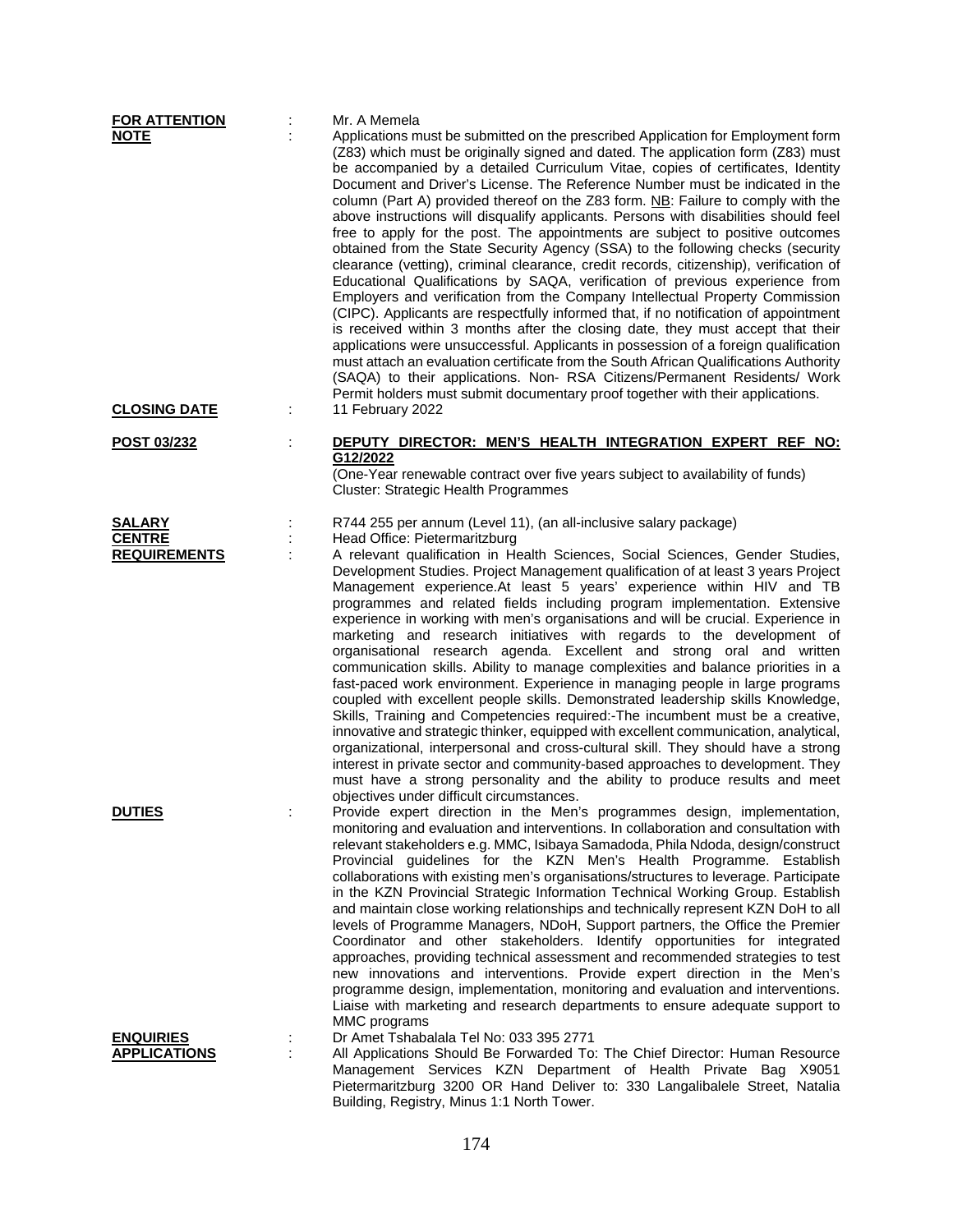| <b>FOR ATTENTION</b>                 |   | Mr. A Memela                                                                                                                                                                                                                                                                                                                                                                                                                                                                                                                                                                                                                                                                                                                                                                                                                                                                                                                                                                                                                                                                                                                                                                                                                                                                                                                                                                                                                                                                                                                            |
|--------------------------------------|---|-----------------------------------------------------------------------------------------------------------------------------------------------------------------------------------------------------------------------------------------------------------------------------------------------------------------------------------------------------------------------------------------------------------------------------------------------------------------------------------------------------------------------------------------------------------------------------------------------------------------------------------------------------------------------------------------------------------------------------------------------------------------------------------------------------------------------------------------------------------------------------------------------------------------------------------------------------------------------------------------------------------------------------------------------------------------------------------------------------------------------------------------------------------------------------------------------------------------------------------------------------------------------------------------------------------------------------------------------------------------------------------------------------------------------------------------------------------------------------------------------------------------------------------------|
| <b>NOTE</b>                          |   | Applications must be submitted on the prescribed Application for Employment form<br>(Z83) which must be originally signed and dated. The application form (Z83) must<br>be accompanied by a detailed Curriculum Vitae, copies of certificates, Identity<br>Document and Driver's License. The Reference Number must be indicated in the<br>column (Part A) provided thereof on the Z83 form. NB: Failure to comply with the<br>above instructions will disqualify applicants. Persons with disabilities should feel<br>free to apply for the post. The appointments are subject to positive outcomes<br>obtained from the State Security Agency (SSA) to the following checks (security<br>clearance (vetting), criminal clearance, credit records, citizenship), verification of<br>Educational Qualifications by SAQA, verification of previous experience from<br>Employers and verification from the Company Intellectual Property Commission<br>(CIPC). Applicants are respectfully informed that, if no notification of appointment<br>is received within 3 months after the closing date, they must accept that their<br>applications were unsuccessful. Applicants in possession of a foreign qualification<br>must attach an evaluation certificate from the South African Qualifications Authority<br>(SAQA) to their applications. Non-RSA Citizens/Permanent Residents/ Work<br>Permit holders must submit documentary proof together with their applications.                                                              |
| <b>CLOSING DATE</b>                  | ÷ | 11 February 2022                                                                                                                                                                                                                                                                                                                                                                                                                                                                                                                                                                                                                                                                                                                                                                                                                                                                                                                                                                                                                                                                                                                                                                                                                                                                                                                                                                                                                                                                                                                        |
| <u>POST 03/233</u>                   |   | DEPUTY DIRECTOR: LABORATORY QUALITY ASSURANCE EXPERT REF<br>NO: G13/2022<br>(One-Year renewable contract over five years subject to availability of funds)<br>Cluster: Strategic Health Programmes                                                                                                                                                                                                                                                                                                                                                                                                                                                                                                                                                                                                                                                                                                                                                                                                                                                                                                                                                                                                                                                                                                                                                                                                                                                                                                                                      |
| <b>SALARY</b>                        |   | R744 255 per annum (Level 11), (an all-inclusive salary package)                                                                                                                                                                                                                                                                                                                                                                                                                                                                                                                                                                                                                                                                                                                                                                                                                                                                                                                                                                                                                                                                                                                                                                                                                                                                                                                                                                                                                                                                        |
| <b>CENTRE</b><br><b>REQUIREMENTS</b> |   | Head Office: Pietermaritzburg<br>A Degree/Diploma as a Laboratory Technician. At least 5 years' management<br>experience in the laboratory profession. At least 3 years' experience of providing<br>HIV and TB laboratory services. Ability to create efficiencies and lead programmatic<br>transformation. Experience working with multiple stakeholders, in assessing and<br>designing improvements and technical guidance. Strong oral and communications<br>skills, with experience in working and communicating effectively with external<br>companies/suppliers Knowledge, Skills, Training and Competencies Required:-<br>The aim of this position is to provide technical assistance to improve the province's<br>management of the Viral Loads programme. Enlisting services of a Viral Loads<br>champion (VLC), is aimed at enhancing the VL programme, in light of the national<br>and provincial challenge in meeting the 3rd 90 of the UNAIDS 90-90-90 targets,<br>thus improving chances of attaining epidemic control. The primary objective is to<br>strengthen Viral Loads programme management through a dedicated Provincial<br>viral load champion (VLC). The role will include regular engagement and<br>collaboration with the Health Systems Strengthening lab teams, Laboratory<br>services (NHLS), HIV and TB programme managers, district teams including<br>Support Partners. The Manager will work as part of the Strategic Health<br>Programme, in close collaboration with HIV and TB programme managers. |
| <b>DUTIES</b>                        |   | Analytically assess the performance of partners, the available budget, the need for<br>additional activities or ending activities, and Facilitate design of new necessary<br>projects and/or activities necessary to achieve strategic objectives of the VL<br>Programme Provide expert-level advice including conception, planning, evaluation,<br>coordination, and implementation of activities related to the VL programme.<br>Developing familiarity with key aspects/requirements of VL diagnostic equipment,<br>supplies and services Support and coordinate provincial supply chain processes<br>and change management related to viral loads equipment and related<br>commodities. Engage directly with VL Laboratory suppliers and relevant<br>stakeholder staff. Advance the development of data transfer from diagnostic<br>equipment, and related to data analysis and reporting to relevant District Offices<br>and facilities. Strengthen effectiveness and efficiency in the use of eLab Services.<br>Facilitating establishment of community based initiatives Capacity building for HIV                                                                                                                                                                                                                                                                                                                                                                                                                               |
| <b>ENQUIRIES</b>                     |   | and TB managers.<br>Dr Amet Tshabalala Tel No: 033 395 2771                                                                                                                                                                                                                                                                                                                                                                                                                                                                                                                                                                                                                                                                                                                                                                                                                                                                                                                                                                                                                                                                                                                                                                                                                                                                                                                                                                                                                                                                             |
| <b>APPLICATIONS</b>                  |   | Applications Should Be Forwarded To: The Chief Director: Human Resource<br>Management Services KZN Department of Health Private Bag X9051                                                                                                                                                                                                                                                                                                                                                                                                                                                                                                                                                                                                                                                                                                                                                                                                                                                                                                                                                                                                                                                                                                                                                                                                                                                                                                                                                                                               |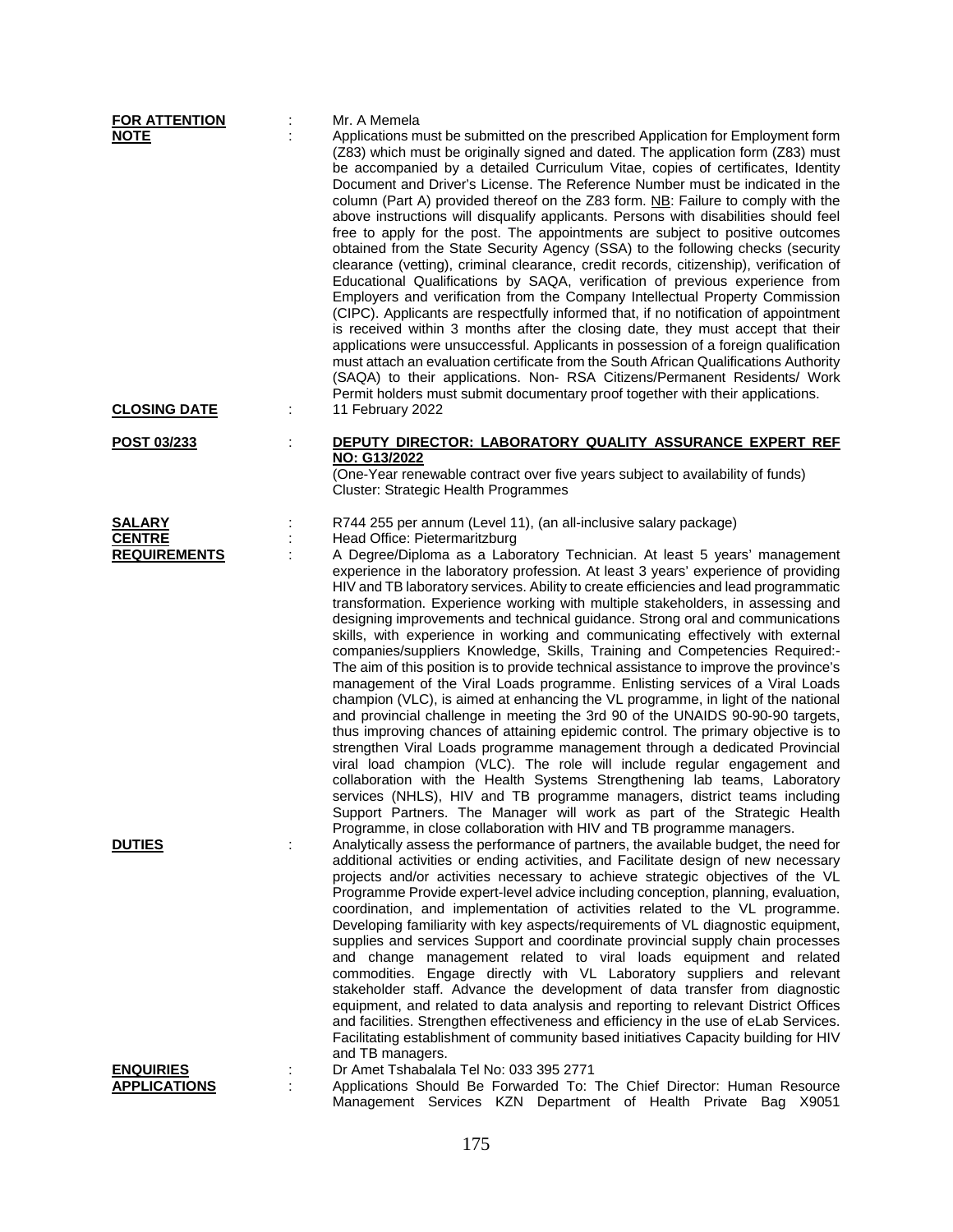| <b>FOR ATTENTION</b><br><b>NOTE</b>     | ĵ, | Pietermaritzburg 3200 OR Hand Deliver to: 330 Langalibalele Street, Natalia<br>Building, Registry, Minus 1:1 North Tower.<br>Mr. A Memela<br>Applications must be submitted on the prescribed Application for Employment form<br>(Z83) which must be originally signed and dated. The application form (Z83) must<br>be accompanied by a detailed Curriculum Vitae, copies of certificates, Identity<br>Document and Driver's License. The Reference Number must be indicated in the<br>column (Part A) provided thereof on the Z83 form. NB: Failure to comply with the<br>above instructions will disqualify applicants. Persons with disabilities should feel<br>free to apply for the post. The appointments are subject to positive outcomes<br>obtained from the State Security Agency (SSA) to the following checks (security<br>clearance (vetting), criminal clearance, credit records, citizenship), verification of<br>Educational Qualifications by SAQA, verification of previous experience from<br>Employers and verification from the Company Intellectual Property Commission<br>(CIPC). Applicants are respectfully informed that, if no notification of appointment<br>is received within 3 months after the closing date, they must accept that their<br>applications were unsuccessful. Applicants in possession of a foreign qualification<br>must attach an evaluation certificate from the South African Qualifications Authority<br>(SAQA) to their applications. Non- RSA Citizens/Permanent Residents/ Work |
|-----------------------------------------|----|----------------------------------------------------------------------------------------------------------------------------------------------------------------------------------------------------------------------------------------------------------------------------------------------------------------------------------------------------------------------------------------------------------------------------------------------------------------------------------------------------------------------------------------------------------------------------------------------------------------------------------------------------------------------------------------------------------------------------------------------------------------------------------------------------------------------------------------------------------------------------------------------------------------------------------------------------------------------------------------------------------------------------------------------------------------------------------------------------------------------------------------------------------------------------------------------------------------------------------------------------------------------------------------------------------------------------------------------------------------------------------------------------------------------------------------------------------------------------------------------------------------------------------------|
| <b>CLOSING DATE</b>                     | ÷  | Permit holders must submit documentary proof together with their applications.<br>11 February 2022                                                                                                                                                                                                                                                                                                                                                                                                                                                                                                                                                                                                                                                                                                                                                                                                                                                                                                                                                                                                                                                                                                                                                                                                                                                                                                                                                                                                                                     |
| POST 03/234                             |    | <b>OPERATIONAL MANAGER: SPECIALTY REF NO: HRM 90/2021 (X2 POSTS)</b><br>Directorate: Trauma and Emergency                                                                                                                                                                                                                                                                                                                                                                                                                                                                                                                                                                                                                                                                                                                                                                                                                                                                                                                                                                                                                                                                                                                                                                                                                                                                                                                                                                                                                              |
| <u>SALARY</u>                           | t  | R571 242 - R642 933 per annum. 13th Cheque, Medical Aid (Optional), Home<br>Owner Allowance on application, Employee must meet prescribed requirements                                                                                                                                                                                                                                                                                                                                                                                                                                                                                                                                                                                                                                                                                                                                                                                                                                                                                                                                                                                                                                                                                                                                                                                                                                                                                                                                                                                 |
| <b>CENTRE</b><br><b>REQUIREMENTS</b>    | ÷  | King Edward VIII Hospital complex<br>Matric/Senior certificate or equivalent qualification, Basic R425, A minimum of 10<br>years appropriate/recognizable experience in nursing after registration as a<br>Professional Nurse with SANC in General Nursing. A post basic qualification in<br>Trauma and Emergency Nursing Science accredited with SANC at least 5 years<br>must be appropriate/recognizable experience in Trauma/casualty after obtaining<br>the post basic qualification in Trauma and Emergency Nursing. Proof of current<br>registration with the SANC (2021/2022). Proof of work experience (certificate of<br>service), endorsed and stamped by HR must be attached Recommendation:<br>Computer Literacy, Driver's license Code EB (08), Critical Care Diploma.<br>Skills, Training and Competencies Required: Leadership,<br>Knowledge,<br>organizational, decision making, and problem solving abilities within the limit of<br>public sector and institutional policy framework. Knowledge of nursing care<br>processes and procedures, nursing statutes and other relevant legal framework.<br>Interpretation skills including public relations, negotiating, conflict handling and<br>counselling skills, financial and budgetary knowledge pertaining to relevant<br>resources under management, Insight into procedures and policies pertaining<br>nursing care, computer skills in basic programs.                                                                                                        |
| <b>DUTIES</b>                           | ÷  | Manage and monitor proper utilization and supervision of human, financial, physical<br>and material resources. Maintain professional growth/ethical standards and self-<br>development. To supervise patient care, staff performance and ensure smooth<br>functioning of the unit, to partake in overall specialized units functions, team<br>building. Participate in the analysis, formulation and implementation of nursing<br>guidelines practice standards and procedures, Maintain constructive working<br>relationships with nursing and other stakeholders ie. Inter-professional and inter-<br>sectoral and multi-disciplinary team work, Co-ordination of optional, holistic<br>specialized nursing care provided within set standards and professional legal<br>framework in Trauma and med emergency Departments, Ensure compliance to<br>National Core Standards and ideal Hospital Realization.                                                                                                                                                                                                                                                                                                                                                                                                                                                                                                                                                                                                                          |
| <b>ENQUIRIES</b><br><b>APPLICATIONS</b> |    | Mrs. NP. Ngcobo Tel No: 031 360 3026<br>All applications must be addressed to the Deputy Director: Human Resource, and<br>should be placed in the red application box situated next to the ATM in the Admin.                                                                                                                                                                                                                                                                                                                                                                                                                                                                                                                                                                                                                                                                                                                                                                                                                                                                                                                                                                                                                                                                                                                                                                                                                                                                                                                           |
| <u>NOTE</u>                             | ÷  | building or posted to Private Bag X02, Congella, 4013.<br>An Application for Employment Form (Z83) must be completed and forwarded. This<br>is obtainable from any Public Service Department or from the website                                                                                                                                                                                                                                                                                                                                                                                                                                                                                                                                                                                                                                                                                                                                                                                                                                                                                                                                                                                                                                                                                                                                                                                                                                                                                                                       |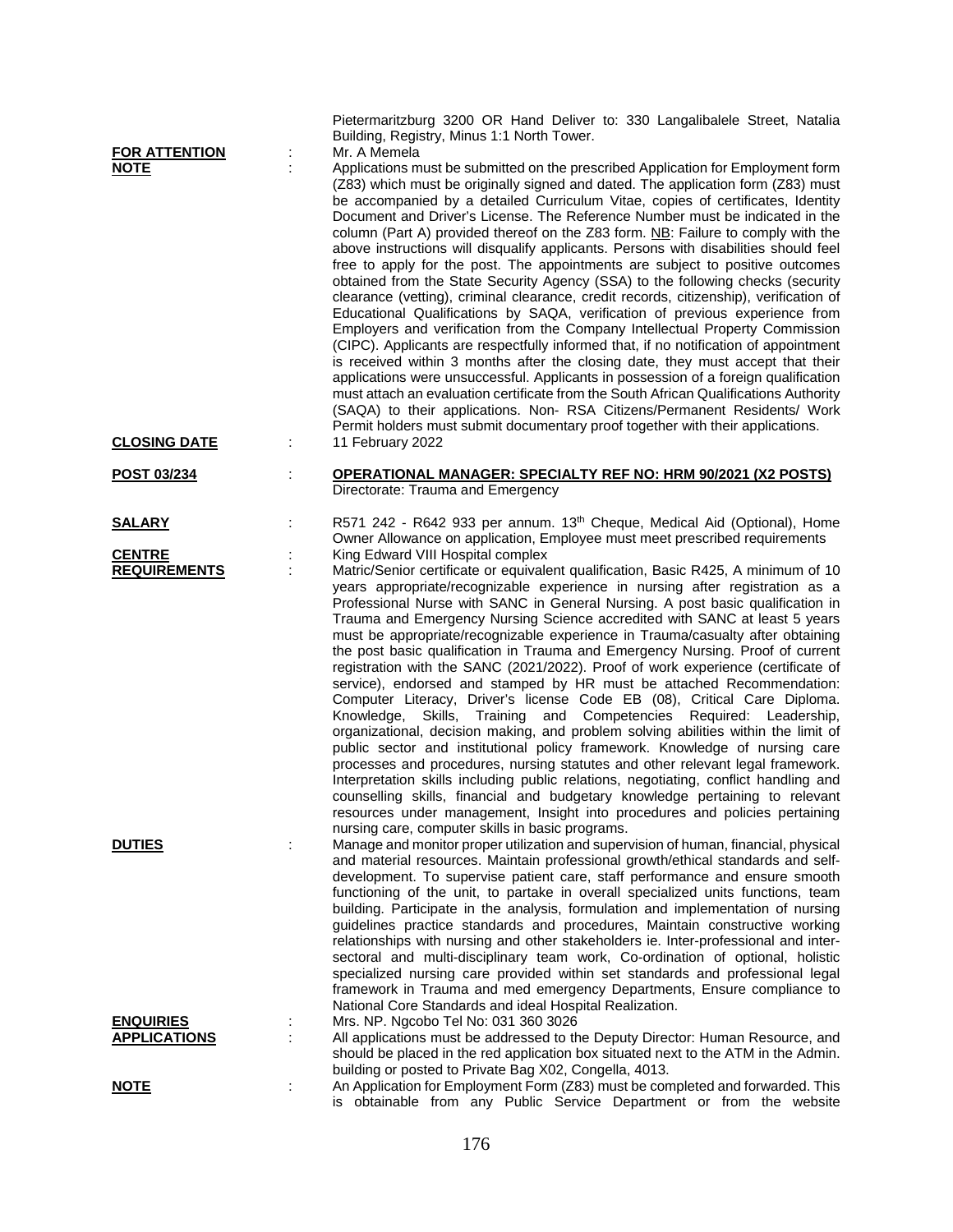[www.kznhealth.gov.za.](http://www.kznhealth.gov.za/) ID documents, Std 10, educational qualifications, certificates of service and professional registration certificates and proof of current registration must be submitted together with your CV. Original signed letter from your current employer, confirming current and appropriate work experience related to the requirements and recommendations of the advert. People with disabilities should feel free to apply for the posts. The reference number must be indicated in the column provided on the form Z83, e.g. ref HRM 51/2021. Please note that failure to comply with the above instructions will disqualify applicants. Please note that the selected candidate will be subjected to a pre-employment screening and verification process including a CIPC (Companies Intellectual Property Commission) screening. Due to the large number of applications we receive, receipt of applications will not be acknowledged. Should you not be advised within 60 days of the closing date, kindly consider your application as unsuccessful. Please note that due to financial constraints, there will be no payment of S&T claims. This Hospital is an equal opportunity, affirmative action employer whose aim is to promote representatively in all levels of all occupational categories in the Hospital. Person with disabilities and African males are encouraged to apply. Please note that other race groups are also not restricted from applying) **CLOSING DATE** : 11 February 2022

## **POST 03/235** : **CLINICAL NURSE PRACTITIONER (PHC) GRADE 1 OR 2 REF NO: IMBALCHC01/2022 (X1 POST)**

**SALARY** : Grade 1: R388 974 – R450 939 per annum Grade 2: R478 404 – R588 390 per annum Allowances: 8% Rural Allowance, 13th Cheque, Housing Allowance and Medical Aid (Employee must meet the prescribed requirements) **CENTRE** : Azalea Clinic

**REQUIREMENTS** : Grade 12 or senior certificate. Degree/Diploma in Nursing Science and Midwifery Plus (1) year post basic qualification in clinical Nursing Science, Health assessment, treatment and care (PHC). Proof of current registration with SANC (2021 receipt). A minimum of 4 years appropriate / recognizable nursing experience as a General Nurse. Certificate of service (Proof of previous and current work experience endorsed and stamped by HR Office must be attached) Recommendations: Nimart - Training Certificate in Nurse Initiated and Management of ART (Attach proof). Computer literacy (MS word, Excel, Powerpoint, Outlook) attach proof. Knowledge, Skills and Competencies Required: Knowledge of Nursing care and procedures. Knowledge of SANC Rules and Regulations and other relevant Legal Framework. Knowledge of Quality Assurance programme, Batho Pele principals and Patient Rights Charter. Human Resource Management and basic financial management skills. Leadership, supervisory and report writing skills. Good communication, counseling, interpersonal relations, conflict management, decision making and problem solving skills.

**DUTIES** : Provide quality comprehensive Primary Health Care services by promoting preventative, curative and rehabilitative services for the clients. Ensure proper utilization and safekeeping of basic medical equipment, surgical and pharmaceuticals stock. Provide direct and indirect supervision of all nursing staff and to give guidance. Display a concern for patients, promoting and advocating proper treatment and care including willingness to respond to patient's needs and expectations according to Batho Pele Principles. Execute duties and functions with proficiency and perform duties according to scope of practice. Ensure the clinic complies with Infection Prevention and Control as well as Occupational Health and Safety policies. Ensure the clinic attains, maintains and escalates to the highest Ideal Clinic status and complies with the National Core Standards. Implement standards, practices criteria for quality nursing. Maintain a constructive working relationship with nursing and other stakeholders. Ensuring clinical interventions to the clients including giving of prescribed medications and doing ongoing observation to patients in the clinic. Ensure proper utilization of human, material and financial resources and keeping up to date records of resources. Ability to plan and organize own work and that of support personnel to ensure proper nursing care in the clinic. Motivate junior staff regarding development in order to increase level of expertise and assist patients to develop a sense of self-care. Participate and